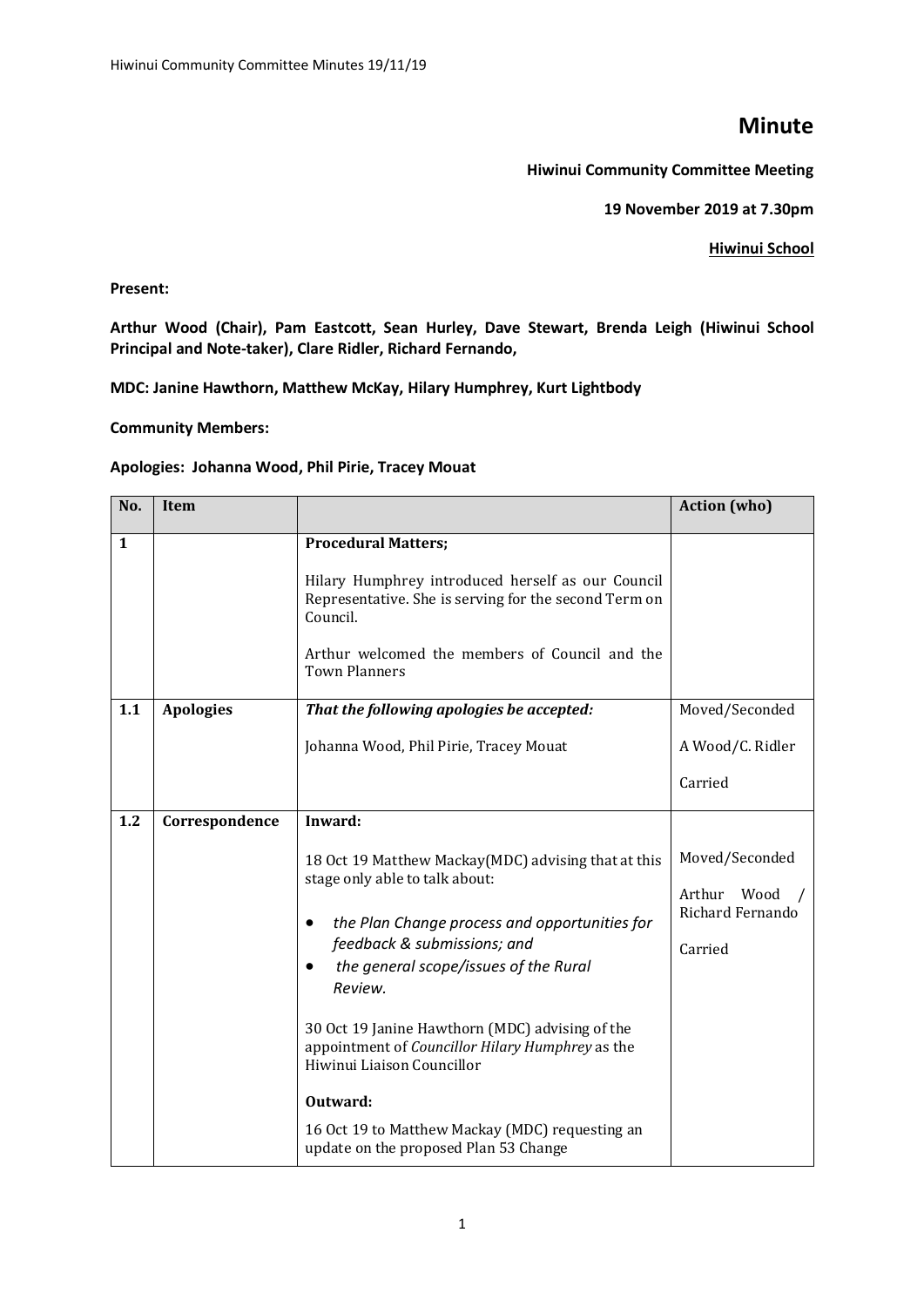| No.          | <b>Item</b>                                       |                                                                                                                                                                                                           | <b>Action</b> (who)                |
|--------------|---------------------------------------------------|-----------------------------------------------------------------------------------------------------------------------------------------------------------------------------------------------------------|------------------------------------|
|              |                                                   | 22 Oct 19 to Matthew Mackay (MDC) inviting him to<br>the Hiwinui Community Committee meeting on 19<br>November                                                                                            |                                    |
|              |                                                   | 31 Oct 19 to Cr Hilary Humphrey(MDC) welcoming<br>her as our Liaison Councillor with copy of minutes<br>from 15 Oct meeting                                                                               |                                    |
|              |                                                   | That the inwards and outwards correspondence be<br>approved                                                                                                                                               |                                    |
| 1.2          | <b>Confirmation of</b><br><b>Previous Minutes</b> | That the minutes from the previous meeting held<br>on 15 October 2019 be accepted as a true and<br>correct record with a change of date for the                                                           | Moved/Seconded<br>Pam<br>Eastcott/ |
|              |                                                   | Christmas Barn is the 28th and not the 29th                                                                                                                                                               | Sean Hurley                        |
|              |                                                   |                                                                                                                                                                                                           | Carried                            |
| 1.3          | <b>Matters Arising</b>                            | Facebook Administrator addition -has Tracey<br>been added as an administrator - Tracey wasn't at<br>the meeting to confirm this.                                                                          |                                    |
|              |                                                   | AED purchase - this has been ordered and the BOT<br>will pay on the 20 <sup>th</sup> November after which it will be<br>delivered. The BOT to invoice the MDC via Janine<br>for the difference (\$794.90) | <b>Brenda</b>                      |
|              |                                                   | Community Welcome Signs (see community<br>projects) - Nothing has happened as yet. Arthur<br>will follow this up with Phil Pirie                                                                          | Phil                               |
| $\mathbf{2}$ |                                                   | <b>Items for Approval/Information</b>                                                                                                                                                                     |                                    |
| 2.1          | <b>Finances</b>                                   | Balance: \$9,527.36 No change                                                                                                                                                                             |                                    |
| 2.2          | <b>Community Plan</b><br>(where applicable)       | A1 (p.24) Clare to update on discussion with Grant<br>Stephenson as per the minutes of 15 October 2019<br>Clare hasn't heard back from Grant Stevenson                                                    |                                    |
|              |                                                   |                                                                                                                                                                                                           |                                    |
| 2.3          | Community<br><b>Projects</b>                      | Progress on projects (what's been completed, what's<br>been planned, timeline, issues, actions)                                                                                                           |                                    |
|              | <b>Welcome Signs</b>                              | Update - No change                                                                                                                                                                                        |                                    |
|              |                                                   | AED has been ordered                                                                                                                                                                                      |                                    |
| 2.4          | Community<br>Event                                | Annual Hops and Vines held on 16 November was a<br>fabulous event that brings school and community<br>together. It is a wonderful event ably brought<br>together by Tracey Mouat and her fabulous team    |                                    |
| 3            |                                                   | <b>Other Business</b>                                                                                                                                                                                     |                                    |
| 3.1          | <b>School Report</b>                              | An extremely busy term with Lamb, Calf and Pet Days                                                                                                                                                       |                                    |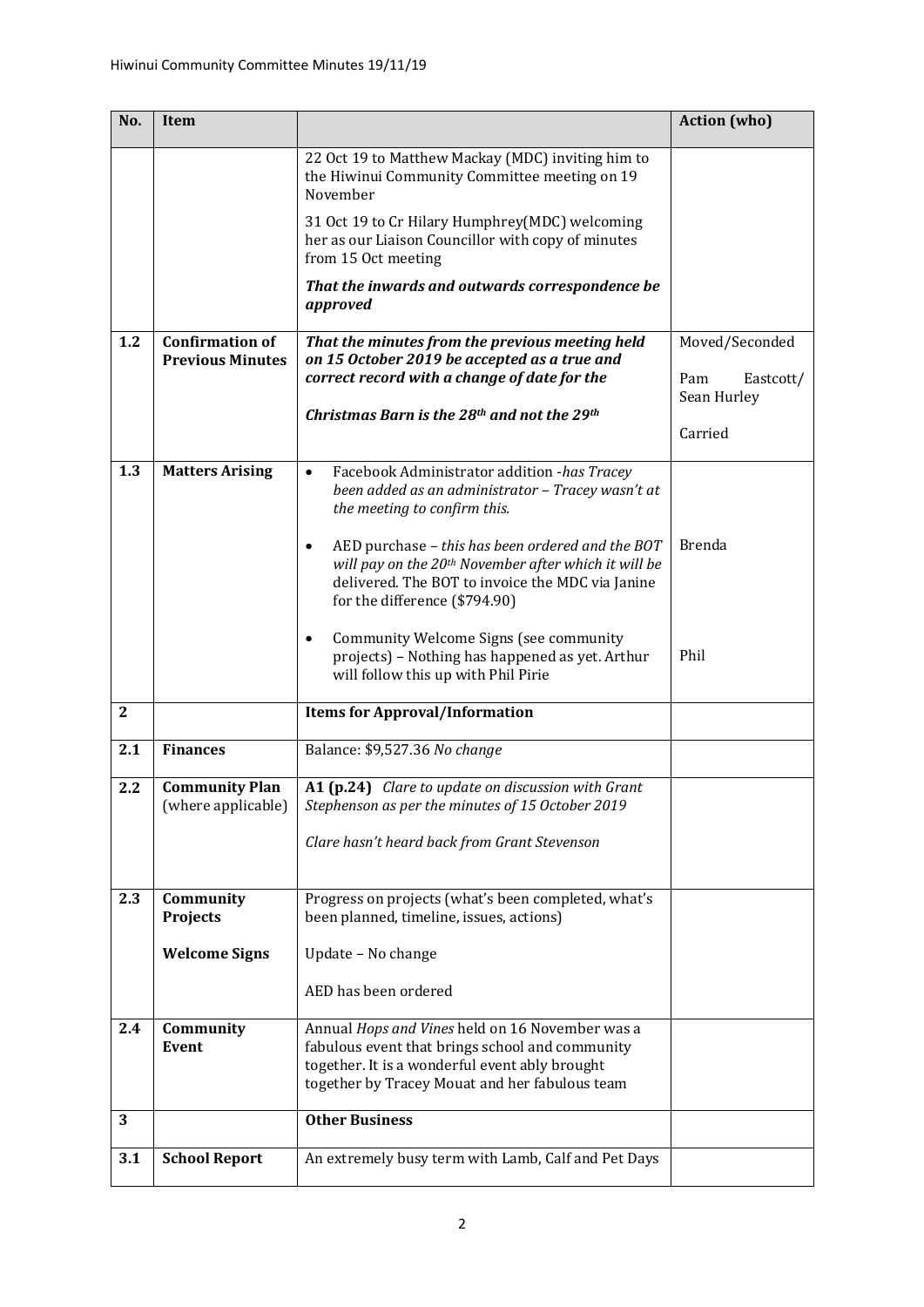| No. | Item                        |                                                                                                                                                                                                             | <b>Action</b> (who) |
|-----|-----------------------------|-------------------------------------------------------------------------------------------------------------------------------------------------------------------------------------------------------------|---------------------|
| 3.2 | Community<br><b>Meeting</b> | To be held early next year at which point elections for<br>the committee will be held                                                                                                                       |                     |
|     |                             | Tuesday 18th February will be the next meeting,<br>Matthew Mackay will speak to this meeting which<br>will be held in the activity Centre at Hiwinui School                                                 |                     |
|     |                             | Matthew Mackay (MDC) will speak on the proposed<br>Plan 53 Change                                                                                                                                           |                     |
| 3.3 | Communication               | Will the AGM be advertised well enough?                                                                                                                                                                     | Clare               |
|     |                             | To be put on the Facebook page, Skool Loop and also<br>the school newsletter                                                                                                                                | <b>Brenda</b>       |
|     |                             |                                                                                                                                                                                                             | Richard             |
| 4   |                             | Matthew Mackay (MDC) spoke on the proposed Plan<br>53 Change. Matt is new to the area and is the Town<br>Planner.                                                                                           |                     |
|     |                             | Change 53 is the big issue for this council at present.                                                                                                                                                     |                     |
|     |                             | Have to have a district plan and have to review it<br>every ten years.                                                                                                                                      |                     |
|     |                             | Have just had new planning standards come out and<br>the MDC now have to work to these standards.                                                                                                           |                     |
|     |                             | No longer can nodal zones be used but Life styles are<br>to replace the Nodal Zones - The question is, are<br>these the same thing?                                                                         |                     |
|     |                             | The 2016 draft plan received - 53 submissions.                                                                                                                                                              |                     |
|     |                             | Issues arose around Urban Residential Growth - MDC<br>can now no longer carry on from where they were<br>with the work that was done due to growth and now<br>thinking is around how they can move forward. |                     |
|     |                             | Council is updating data and in February when<br>Matt comes out he'll bring out the new draft - the<br>feedback from that will be thought through and<br>then formal plans become more structured.          |                     |
|     |                             | Everything will be online                                                                                                                                                                                   |                     |
|     |                             | What is your method for getting the message out<br>to the community?                                                                                                                                        |                     |
|     |                             | It is difficult as data is often not acknowledged and<br>people don't read it.                                                                                                                              |                     |
|     |                             | 2002 the last District plan was generated where the<br>Rural 1, Rural 2 and Nodal Areas were addressed.                                                                                                     |                     |
|     |                             | Will the local people be heard or will The National<br>Direction rule? A question that Richard believes will<br>come from the community.                                                                    |                     |
|     |                             | These will be big questions that will be put out by the<br>MDC to get people talking over the December /<br>January period. This was raised as not ideal timing.                                            |                     |
|     |                             | It will be the same stuff as three years ago but we<br>need to do that in order to move forward.                                                                                                            |                     |